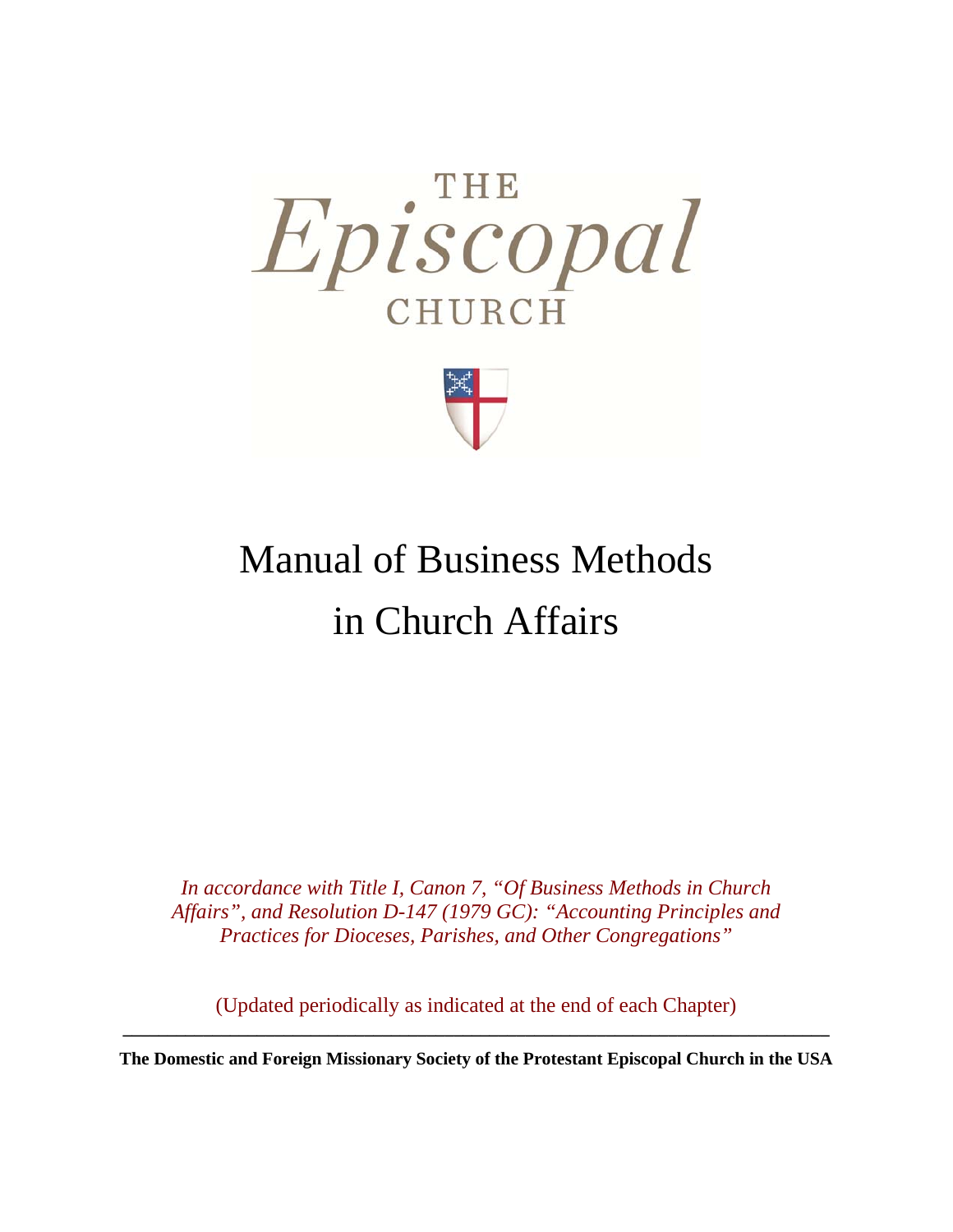## **CHAPTER V: CLERGY DISCRETIONARY FUNDS**

### **CHAPTER CONTENTS**

#### **Introduction**

These guidelines are intended for the benefit of clergy, dioceses, congregations, institutions and others with authority over funds of the Church, as well as for the benefit of those wishing to give monies to clergy for charitable uses. The purpose of these guidelines is to provide information and guidance in the structure and use of a class of restricted or designated funds generally known as "clergy discretionary funds." The thrust of this Chapter is to deal with funds given to and used by rectors of parishes, but the guidelines generally would also apply to other clergy, including bishops, serving in other church capacities. These guidelines would also apply when discretionary funds are established for laity serving the Church.

The existence and use of clergy discretionary funds largely rest on a canon of the Church, III.9 5(b)(6), regarding "almoner's funds," as well as a long tradition implementing this canon in our congregations. The canon provides as follows:

"The Alms and Contributions, not otherwise specifically designated, at the Administration of the Holy Communion on one Sunday in each calendar month, and other offerings for the poor, shall be deposited with the Rector or Priest-in-Charge or with such Church officer as the Rector or Priest-in-Charge shall appoint to be applied to such pious and charitable uses as the Rector or Priest-in-Charge shall determine. When a Parish is without a Rector or Priest-in-Charge, the Vestry shall designate a member of the Parish to fulfill this function."

#### **Section A. Sources of Funds**

1. The canon quoted above is generally interpreted to mean that on one Sunday a month when the Eucharist is celebrated at the parish's principal service or services, the "loose offering" that is, gifts exclusive of payments toward a member's annual pledge, is designated for the rector's discretionary fund. However, because the loose offering is often considered insufficient for the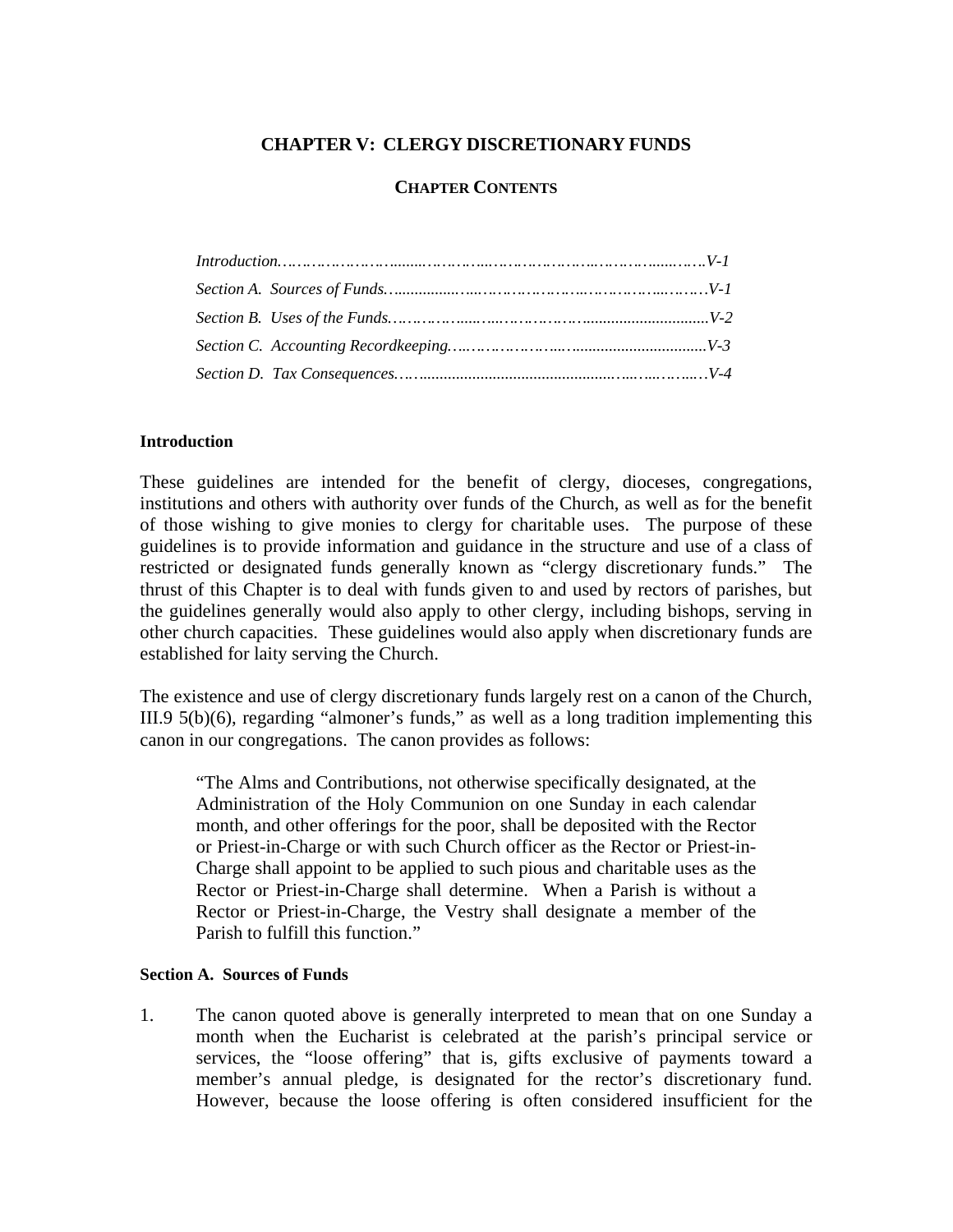purposes of the discretionary fund, many vestries set aside a monthly or annual budgeted amount for the rector's discretionary fund in addition to the traditional source or as a substitute for it. Parishioners, visitors, friends of the rector, and others have traditionally made contributions to the rector's discretionary fund as well, sometimes in significantly larger amounts than those contributed by the vestry. In some congregations the vestry also follows a policy of designating fees or gifts received in connection with weddings, funerals, and baptisms for the discretionary fund of the member of the clergy performing those services.

2. The rector may grant assistant clergy permission to expend monies from the rector's discretionary fund, or the vestry may establish and others may contribute to separate funds for the use of assistant clergy.

#### **Section B. Uses of the Funds**

- 1. The "alms" canon quoted above provides that gifts and "other offerings for the poor" collected in the parish are to be "applied to such pious and charitable uses as the Rector shall determine." Pursuant to this canon, it has generally been recognized that the discretionary funds of a rector are to be used for aid to the poor and other purposes that the rector considers "pious and charitable," and that these uses are regarded as consistent with the Church's mission. It seems clear that the scope of permissible uses under the canon generally lies within the sound discretion of the rector.
- 2. The canon does indicate some limitations on the rector's discretion. Since the alms are donated to the Church (the manner of holding the funds is discussed below), and the intended uses are to be "pious and charitable," the funds may not be used as if they were gifts to the rector individually and personally. Thus, it would be improper for the rector to apply the funds for his or her personal use and benefit, that is, uses that are not intended to carry out the mission of the Church. Uses of the funds for personal or family clothing, entertainment, or basic living expenses may not be selected, whereas those same uses when intended to benefit other needy persons within or without the parish are commonly considered to be wholly appropriate.
- 3. Gray areas would include payments by the rector to institutions or causes that are charitable in nature but also inure to the benefit of the rector in some way. For example, a donation to the rector's school or college may be considered inappropriate if there would otherwise be little or no reason for the parish to favor such an institution; donations to the rector's seminary, on the other hand, may be regarded as appropriate if they are understood to be parish gifts in which the rector has joined.
- 4. To avoid potential confusion and criticism, the rector should inform the vestry when gifts from the discretionary fund are made about which there could be any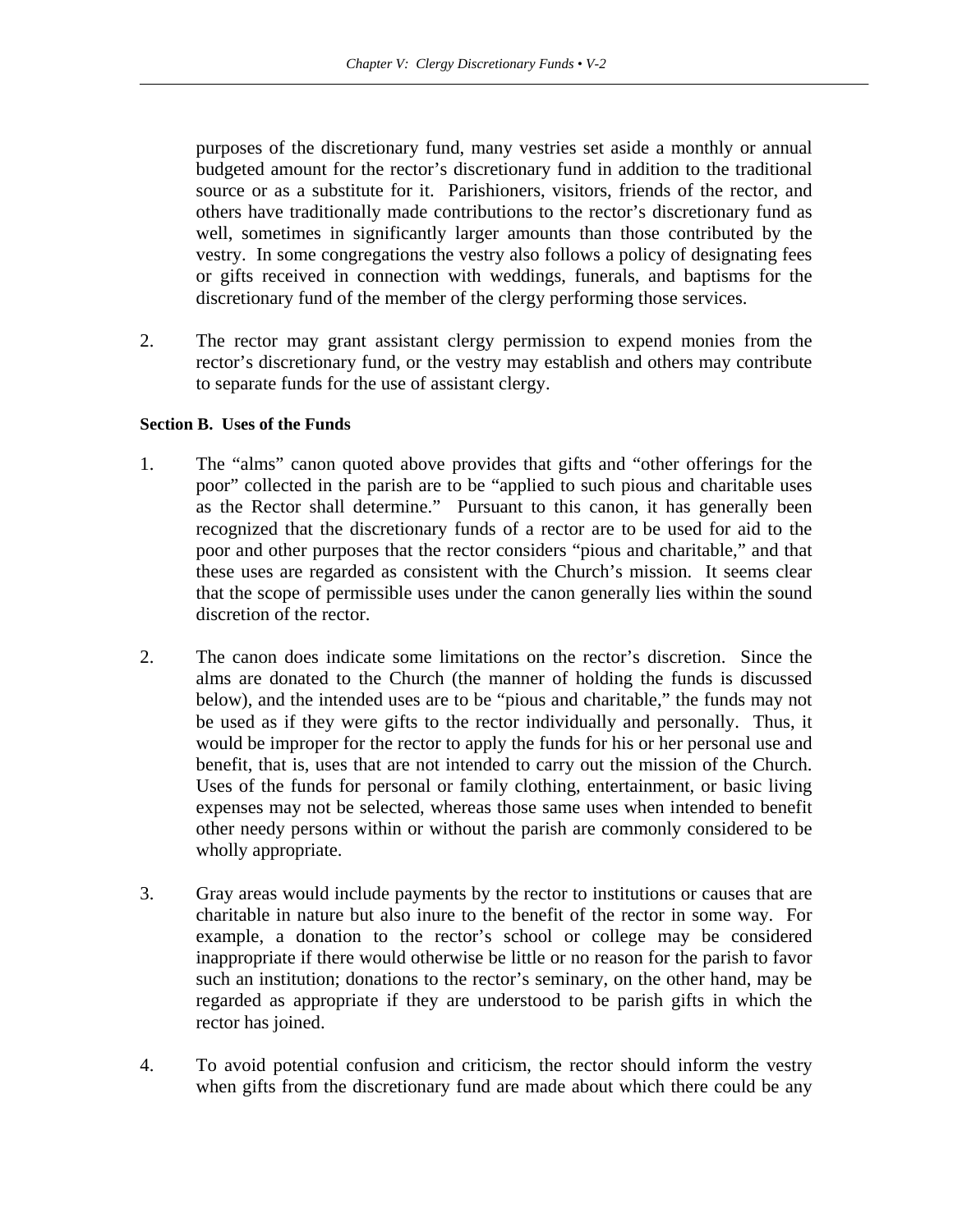question, particularly gifts to institutions as opposed to gifts to private individuals where pastoral sensitivity may well warrant confidentiality.

5. A further limitation on the rector's discretion can be seen in the canon's directive that gifts to the parish intended as alms be used at the rector's discretion. The inference to be drawn from this direction is that the canonical discretionary funds are not intended to be used for types of expenditures that are routinely made from a vestry's budget. Thus, it would seem to be inappropriate for the rector to use the funds on parish maintenance or projects, or even expenditures for the rector's liturgical ministry, such as vestments, that are generally funded through the parish budget. Expenditure for a purpose that the vestry has declined to fund, for example, would not seem to be an appropriate use of discretionary funds.

#### **Section C. Accounting/Recordkeeping**

- 1. All deposit accounts for clergy discretionary funds should be approved by the vestry and be opened using the congregation's Federal Employer's Identification Number. The bank accounts should be in the name of the congregation and not that of the rector or other individual member of the clergy. Discretionary funds are subject to audit and are included in financial reports following standard accounting procedures. Discretionary funds should remain with the congregation when the clergy departs.
- 2. There are two common practices for the administration of discretionary funds. All gifts received may be deposited in the general operating account of the congregation, with disbursements made by checks drawn on the general operating account upon written request of the rector or other authorized member of the clergy or laity. Or, the vestry may approve the use of a separate checking account for the rector's discretionary fund.
- 3. Clergy who have been authorized to maintain a separate checking account should record in writing, with appropriate receipts attached, if any, the purpose of every check drawn on the account and all subsequent cash disbursements made where checks have not been made to "cash" to enable such disbursements.
- 4. Monthly bank statements for a separate checking account should be mailed directly to a person of trust other than the rector or other member of the clergy authorized to make disbursements. Normally, this is the Treasurer of the parish, but the vestry may direct that another person, such as the senior warden, receive the statements.
- 5. The person receiving the statements for a separate checking account should verify that all payments from the general account of the parish have been deposited into the account; review all checks to payees and who endorsed them, as well as the purposes noted in the check register or on the cancelled checks; reconcile the checking account; and review all back-up invoices and/or letters. This individual